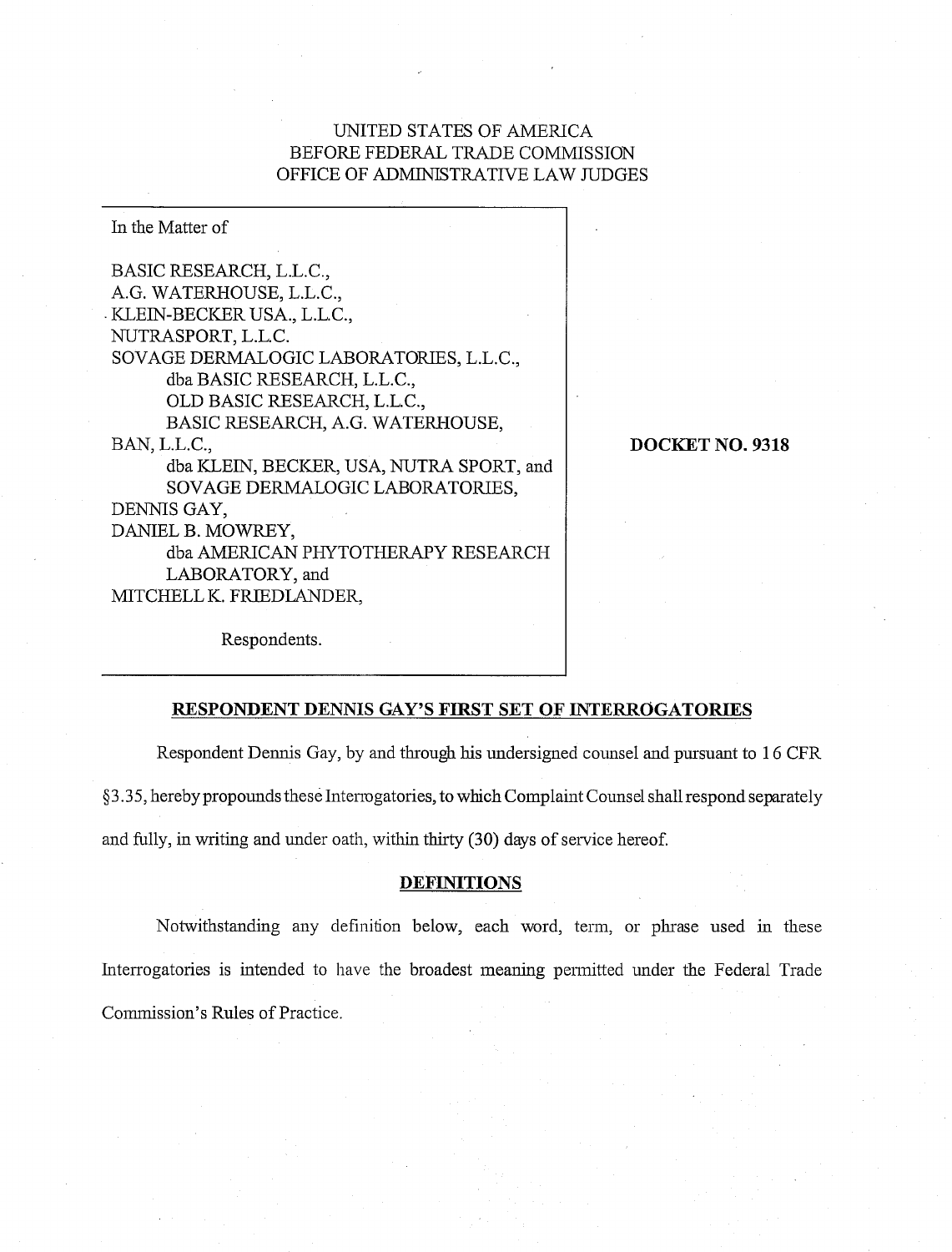1. "FTC," "you," and "your" shall mean the Federal Trade Commission, its employees, agents, attorneys, consultants, representatives, officers, and all other persons acting or purporting to act on its behalf.

2. ccComplaint" shall mean the administrative complaint issued by the Federal Trade Commission and any amendments to that Complaint, in the above-captioned matter.

**3.** "Advertisements" shall mean the advertisements referenced in the Complaint.

4. "Respondents" shall mean all Respondents, unless otherwise stated.

**5.** "Mr. Gay" shall mean Respondent Dennis Gay.

6. "Corporate Respondents" shall mean the following Respondents: Basic Research, LLC, A.G., Waterhouse, LLC, Klein-Becker, USA, LLC, Nutrasport, LLC, Sovage Dermalogic Laboratories, LLC, and BAN, LLC, both individually and collectively as defmed in the Complaint, including all of their operations under any trade names.

7. "Advertising Guide" means the FTC's publication titled "Dietary Supplements: An Advertising Guide for the Industry.

**8.** The phrase "expertise of professionals in the relevant area" refers to the phrase "expertise of professionals in the relevant area" which appears onpage 9 of the FTC's Advertising Guide.

9. "Requests for Admissions" shall mean the RESPONDENT DENNIS GAY'S FIRST SET OF REQUESTS FOR ADMISSIONS, which are served concurrently herewith.

10. The phrase "professionals in the relevant area" refers to the phrase "professionals in the relevant area" which appears on page 9 of the FTC's Advertising Guide.

 $\overline{2}$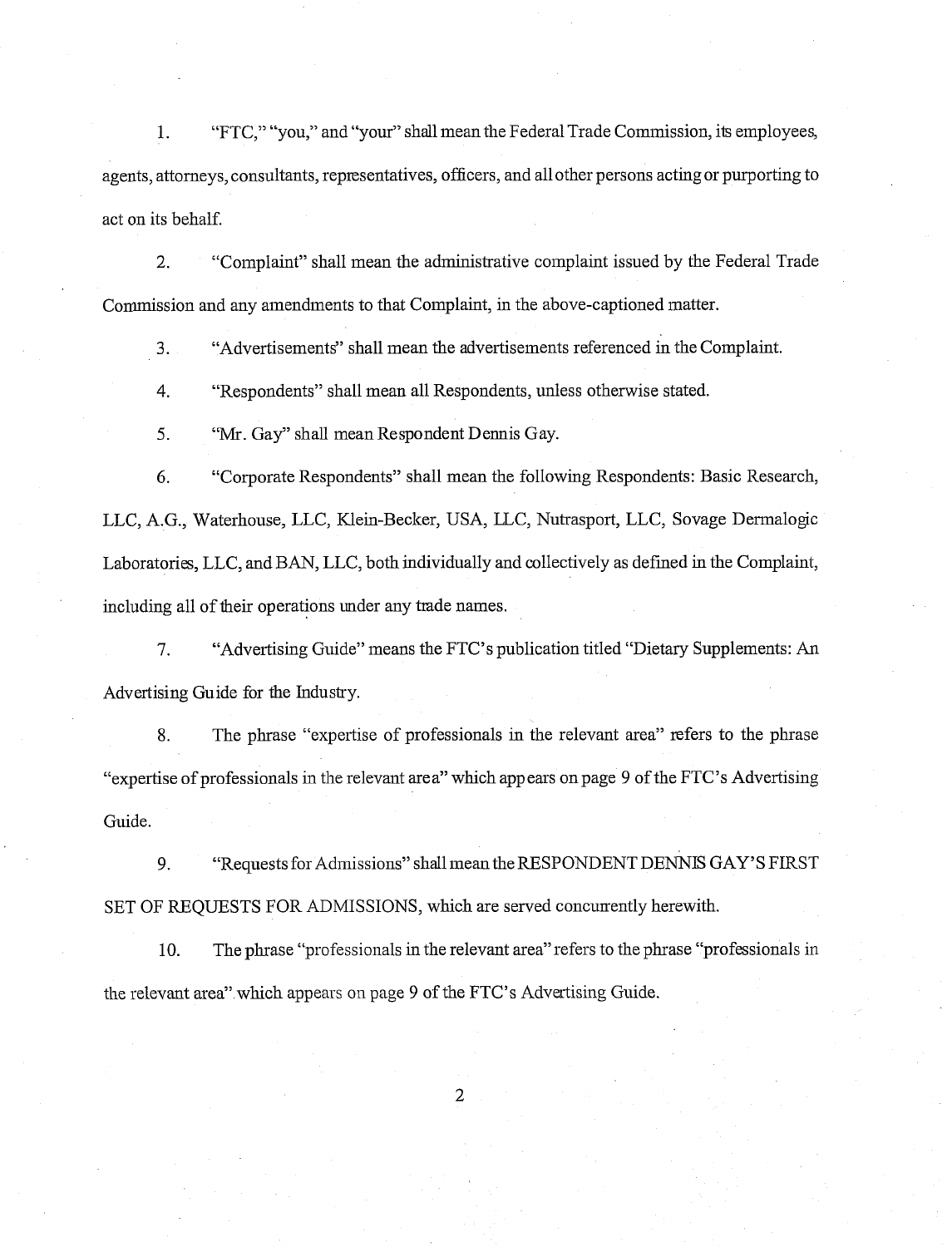11. "Topical Fat Reduction Study" shall mean the article "Topical Fat Reduction" by Frank L. Greenway, George A. Bray, and David Heber which appeared in the journal Obesity Research in 1995.

12. "Regional Fat Loss Study" shall mean "Regional fat loss fiom the thigh in obese women after Adrernergic modulation," by Dr. Frank L. Greenway and Dr. George A. Bray, which appeared in the journal Clinical Therapeutics, Vol. 9, No. 6, 1987.

13. "GREENWAY/BRAY/HEBER PUBLISHED STUDIES" shall mean the "Topical Fat Reduction Study" and "Regional Fat Loss Study."

14. "First Fiber Study" shall mean "Effect of glucomannan on obese patients: a clinical study" which appeared in the International Journal of Obesity (1984) and was authored byDavid E. Walsh, Vazgen Yaghoubian, and Ali Behforooz.

15. "Second Fiber Study" shall mean "Usefulness of highly purified extract of Proteinophallus rivieri fibers in childhood obesity," by Livieri C., Novazi F., and Lorini R., which appeared in the journal Ped. Med. Chir. in 1992.

16. "Ephedrine Study" shall mean "Comparison of Ephedrine/Caffeine Combination and Dexfenfluramine in the Treatment of Obesity. A Double-Blind Multi-Centre Trial in General Practice," which appearedin the International Journal of Obesity(1994) 18,99 - 103 by Leif Breum, et al.

17. The "Garvey case" shall mean Federal Trade Commission v. Garvey, 383 F.3d 891 (9th Cir. 2004).

18. "Garvey" shall mean Steven Patrick Garvey, one of the Defendants-Appellees in the Garvey case.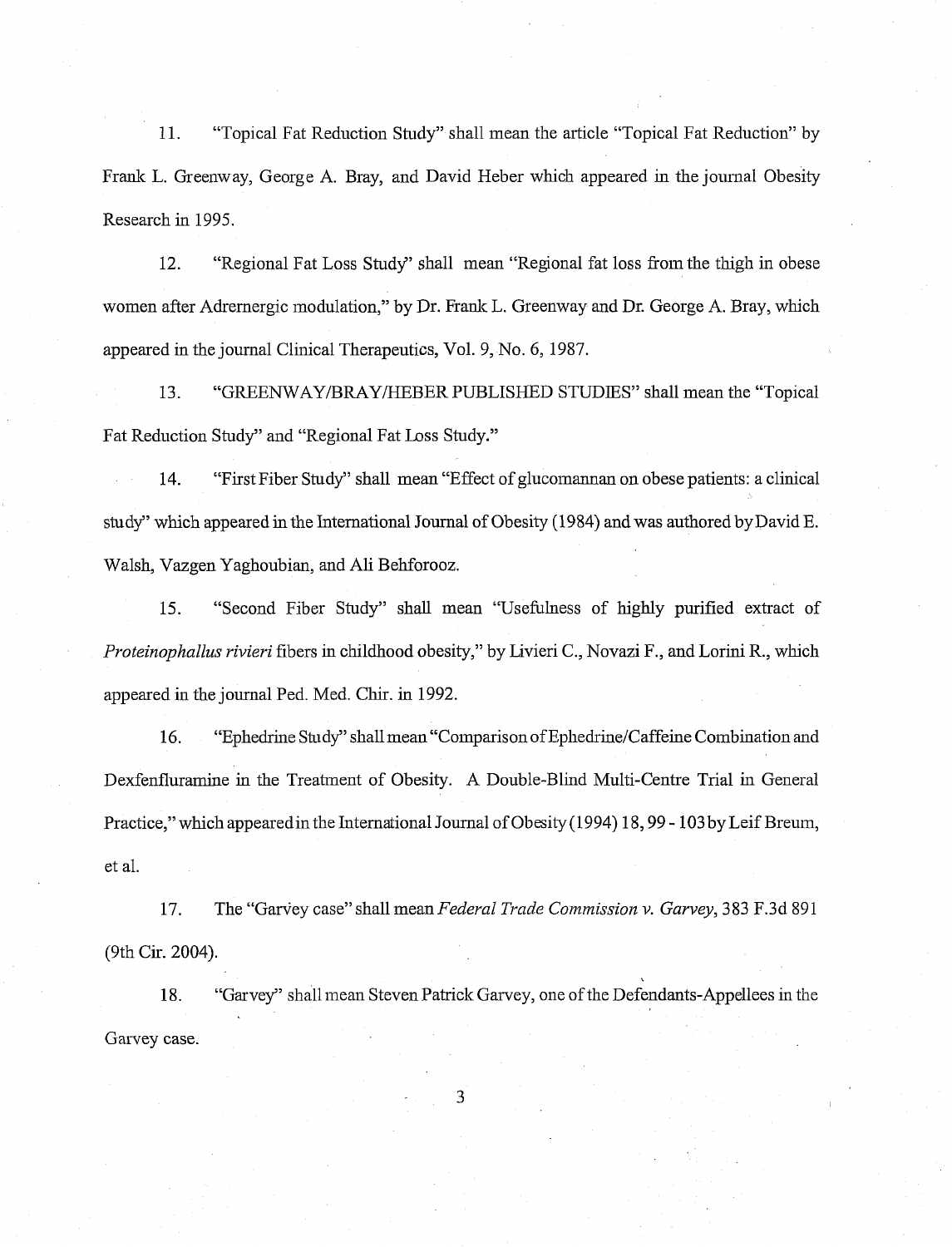19. **"Challenged Products"** shall mean any ofthe products (i.e., Cutting Gel, Pedia Lean) referenced in the Complaint.

#### **INSTRUCTIONS**

1. Unless otherwise specified, the time period covered by an Interrogptory shall not be limited. All information responsive to the Interrogatory – regardless of dates or time periods involved – must be provided (unless otherwise specified).

2. Each interrogatorymust be completely set forth, preceding the answer to it and must be answered separately and fully in writing, under oath.

**3.** All answers shall be served within fifteen (1 5) days after service of these interrogatory requests.

4. Information covered by these interrogatory requests shall include all information within your knowledge or possession, or under your actual or constructive custody or control, whether or not such information is located in the files or records of, or may be possessed by: Comnission staff, employees or agents of any govemnent agency other than the Federal Trade Commission, expert witnesses, consultants, or otherwise; and whether or not such information is received from or disseminated to any other person or entity including individual Commissioners, Commission staff, employees of any government agencies other than the Federal Trade Commission, and employees of any private consumer protection organizations, attorneys, accountants, economists, statisticians, experts, and consultants.

5. If you object to any interrogatory or a part of any interrogatory, state the interrogatory or part to which you object, state the exact nature of the objection, and describe in detail the facts upon which you base your objection. If any interrogatory cannot be answered in full, it shall be

 $\overline{4}$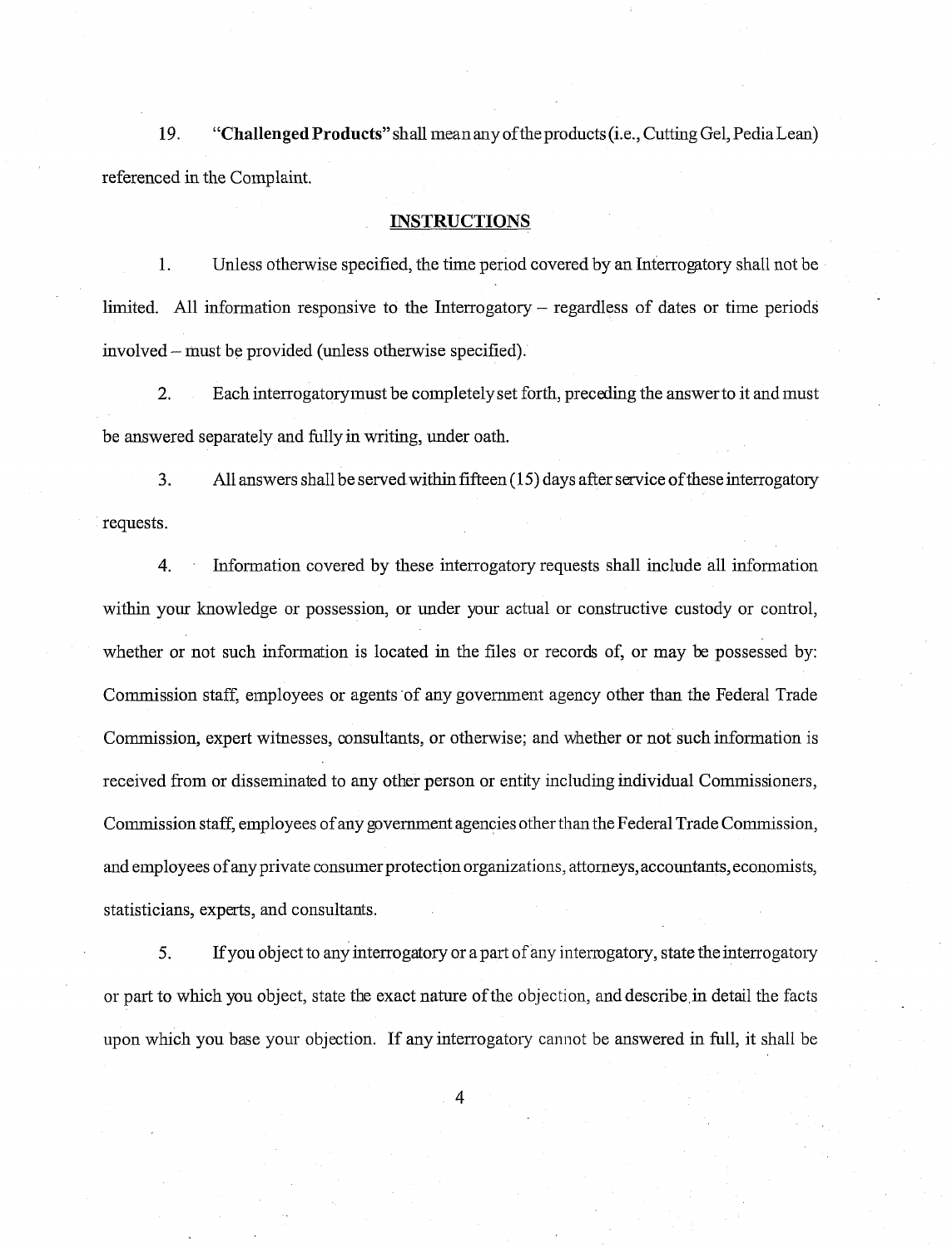answered to the filllest extent possible and the reasons for the inability to answer fully shall be provided. If you object to any interrogatory on the grounds of relevance or overbreadth, you shall provide all responsive information that is concededly relevant to claims, defenses, or requested relief in this proceeding.

*6.* This First Set of Interrogatories is continuing in character so as to require you to produce additional information promptly upon obtaining or discovering different, new or further infonnation before the close of discovery.

7. If any requested information is withheld based on any claim or privilege or otherwise, submit together with such claim for information that is withheld: (a) the specific subject matter; (b) the date of the infonnation; (c) the names, addresses, positions, and organizations of all authors and recipients of the information; and (d) the specific grounds for claiming that the infonnation is privileged or otherwise is withheld. If only part of the responsive information is privileged, all nonprivileged portions of the information must be provided.

8. The use of the singular includes the plural, and the plural includes the singular.

9. The use of a verb in any tense shall be construed to include all other tenses.

10. The spelling of a name shall be construed to include all similar variants of such name.

#### **INTERROGATORIES**

1. For each response to the Requests for Admissions that is other than an unqualified admission, identify each fact upon which you do or may rely to support your denial or other response, identify each person who witnessed or otherwise has knowledge of such facts and identify each document evidencing, constituting or otherwise relating to such facts.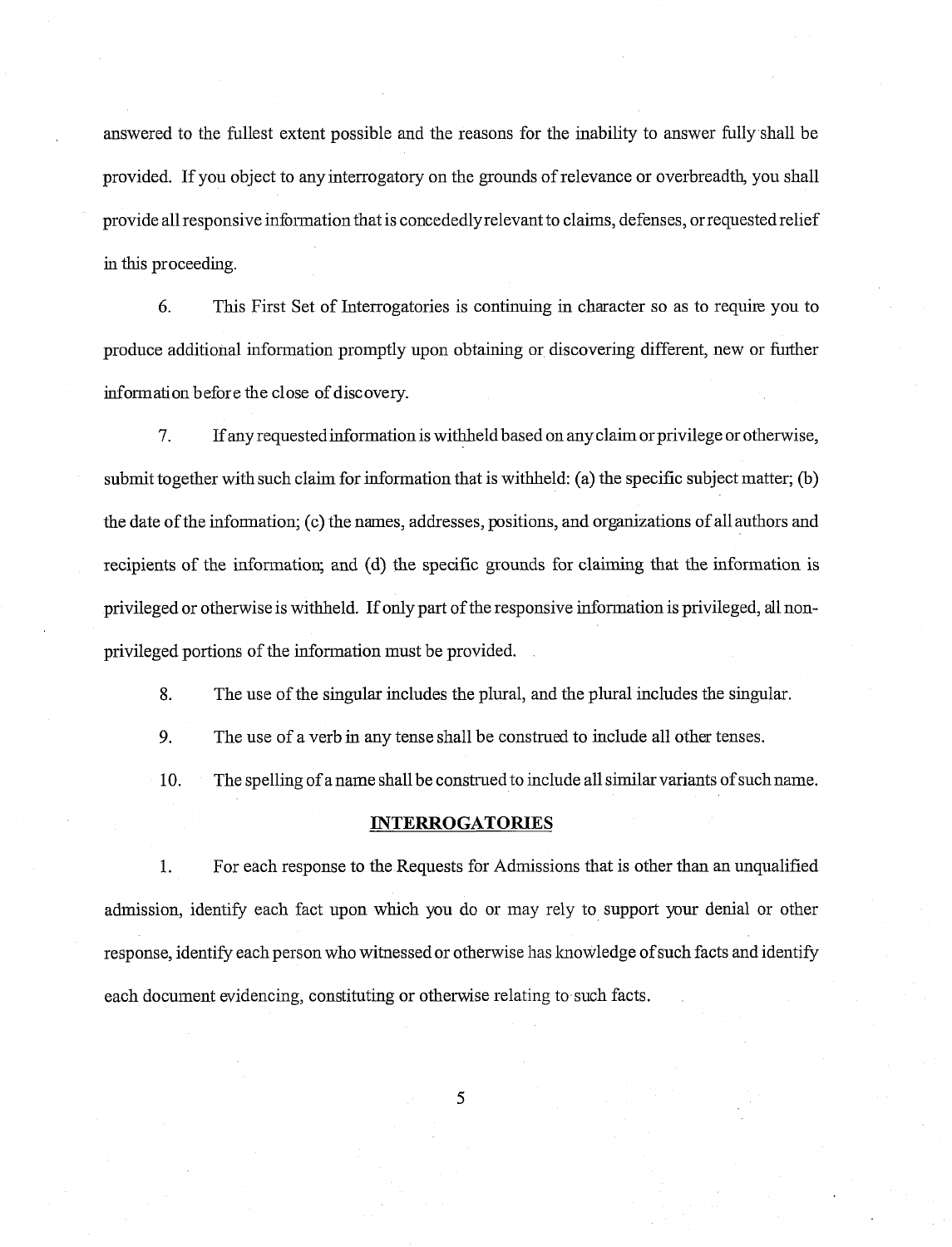2. State whether you contend that Mr. Gay had actual knowledge that any of the Advertisements contained a representation that was either false or misleading and, if so, state the following:

a. Identify each and every such representation, including the specific advertisement in which such representation appears;

b. Identify each fact upon which you do or may rely to support any such contention or other response, identify each person who witnessed or otherwise has knowledge of such facts and identify each document evidencing, constituting or otherwise relating to such facts.

3. State whether you contend that Mr. Gay was recklessly indifferent to the truth of any of the representations in the Advertisements or was aware that fiaud was highly probable and intentionally avoided the truth and, if so, state the following:

a. Identify each such representation, including the specific advertisement in which the representation appears; and

b. Identify each fact upon which you do or may rely to support any such contention or other response, identify each person who witnessed or otherwise has knowledge of such facts and identify each document evidencing, constituting or otherwise relating to such facts.

4. State whether you contend that Mr. Gay participated directly in the dissemination of any of the Advertisements, and if so, state the following:

a. Identify each such advertisement; and

b. Identify each fact upon which you do or may rely to support any such contention or other response, identify each person who witnessed or otherwise has knowledge of such facts and identify each document evidencing, constituting or otherwise relating to such facts.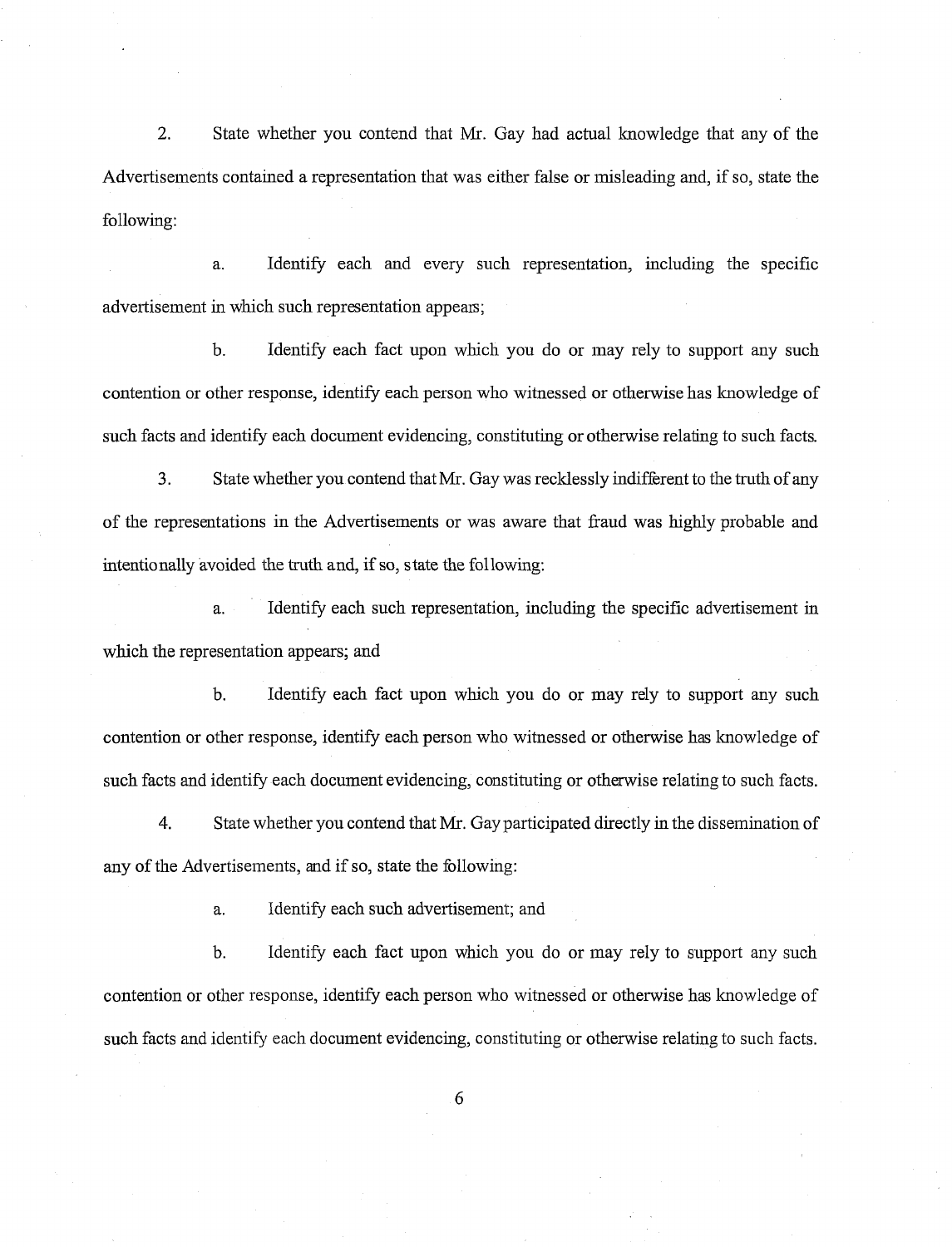*5.* State whether you contend that Mr. Gay had the authority to control the dissemination of any of the Advertisements, and if so, state the following:

a. Identify each such advertisement; and

b. Identify each fact upon which you do or may rely to support any such contention or other response, identify each person who witnessed or otherwise has knowledge of such facts and identify each document evidencing, constituting or otherwise relating to such facts

6. State what amount of fat loss over what period of time that you contend would constitute a "rapid" fat loss, and identify each fact upon which you do or may rely to support any such contention or other response, identify each person who witnessed or otherwise has knowledge of such facts and identify each document evidencing, constitutingor otherwise relating to such facts.

*7.* State the amount of fat loss you contend that is required to constitute a "visibly obvious" fat loss, and identify each fact upon which you do or may rely to support any such contention or other response, identify each person who witnessed or otherwise has knowledge of such facts and identify each document evidencing, constituting or otherwise relating to such facts.

8. State whether you contend that the GREENWAY/BRAY/HEBER STUDIES do not provide a reasonable basis to substantiate the representation that, when applied in the manner described in the GREENWAY/BRAY/HEBER STUDIES, aminophylline causes a "rapid" and "visibly obvious" fat loss inwomen's thighs, and if so, identify each fact upon which you do or may rely to support any such contention or other response, identify each person who witnessed or otherwise has lcnowledge of such facts and identify each document evidencing, constituting or otherwise relating to such facts.

 $\overline{7}$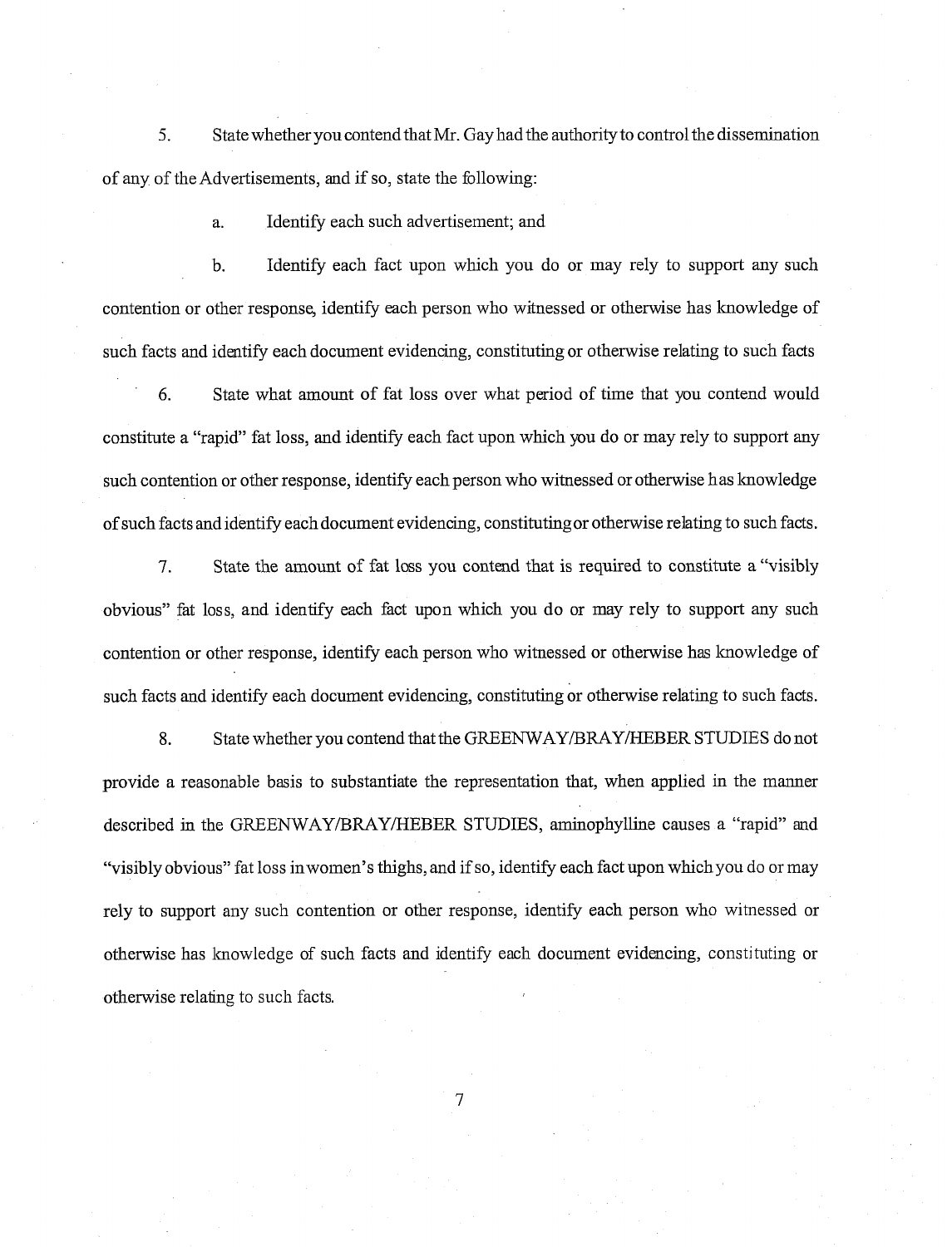9. State whether you contend that the GREENWAY/BRAY/HEBER STUDIES do not provide a reasonable basis to substantiate the representation that Dermalin-APg, Cutting Gel, and Tummy Flattening Gel cause "rapid" and "visibly obvious" fat loss in the areas of the bodyto which they are applied, and if so, identify each fact upon which you do or may rely to support your denial or other response, identify each person who witnessed or otherwise has knowledge of such facts and identify each document evidencing, constituting or otherwise relating to such facts.

10. State whether you contend that the GREENWAY/BRAY/HEBER STUDIES do not provide a reasonable basis to substantiate the representation that published, clinical testing proves that Cutting Gel and Tummy Flattening Gel cause "rapid" and "visibly obvious" fat loss in the areas of the body to which they are applied, and if so, identify each fact upon which you do or may rely to support your contention or other response, identify each person who witnessed or otherwise has knowledge of such facts and identify each document evidencing, constituting or otherwise relating to such facts.

11. State whether you contend that the First Fiber Study and/or Second Fiber Study do not provide a reasonable basis to substantiate the representation that PediaLean causes substantial weight loss in overweight or obese children, and if so, identify each fact upon which you do or may rely to support your contention or other response, identify each person who witnessed or otherwise has knowledge of such facts and identify each document evidencing, constituting or otherwise relating to such facts.

12. State whether you contend that the First Fiber Study and/or the Second Fiber Study do not provide a reasonable basis to substantiate the representation that clinical testing proves that PediaLean causes substantial weight loss in overweight or obese children, and if so, identify each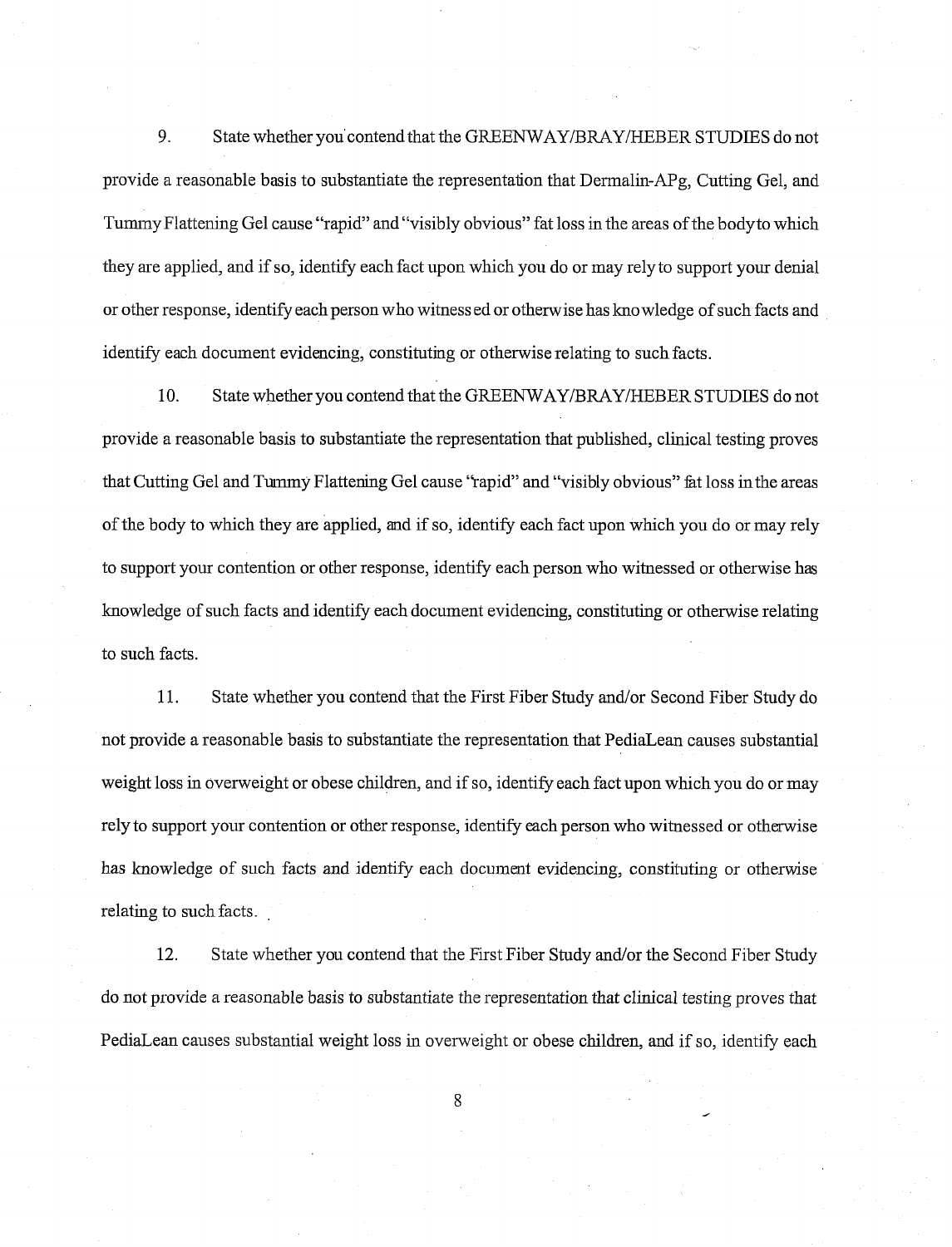fact upon which you do or may rely to support your contention or other response, identify each person who witnessed or otherwise has knowledge of such facts and identify each document evidencing, constituting or otherwise relating to such facts.

13. State whether you contend that the Ephedrine Study does not provide a reasonable basis to substantiate the representation that, when ingested in the manner described inthe Ephedrine Study, a mixture of ephredrine and caffeine can cause a loss of weight of more than 20 lbs. in significantlyoverweight users, and if so, identify each fact upon which you do or may rely to support your contention or other response, identify each person who witnessed or otherwise has knowledge of such facts and identify eachdocument evidencing, constituting or otherwise relating to such facts.

14. State whether you contend that the Ephedrine Study does not provide a reasonable basis to substantiate the representation that clinical testing proves that, when ingested in the manner described in the Ephedrine Study, a mixture of ephredrine and caffeine can a cause loss of weight of more than 20 pounds in significantly overweight users, and if so, identify each fact upon which you do or may rely to support your contention or other response, identify eachperson who witnessed or otherwise has laowledge of such facts and identify each document evidencing, constituting or otherwise relating to such facts.

15. State whether you contend that weight losses of 50, 60, and/or 147 pounds in significantly overweight individuals, which losses occurred during a clinical test of the efficacy of a mixture of ephrednne and caffeine in promoting weight loss, do not provide a reasonable basis to substantiate the representation that a mixture ephredrine and caffeine can cause a weight loss as much as 50, 60 and 147 pounds, and if so, identify each fact upon which you do or may rely to support your contention or other response, identify each person who witnessed or otherwise has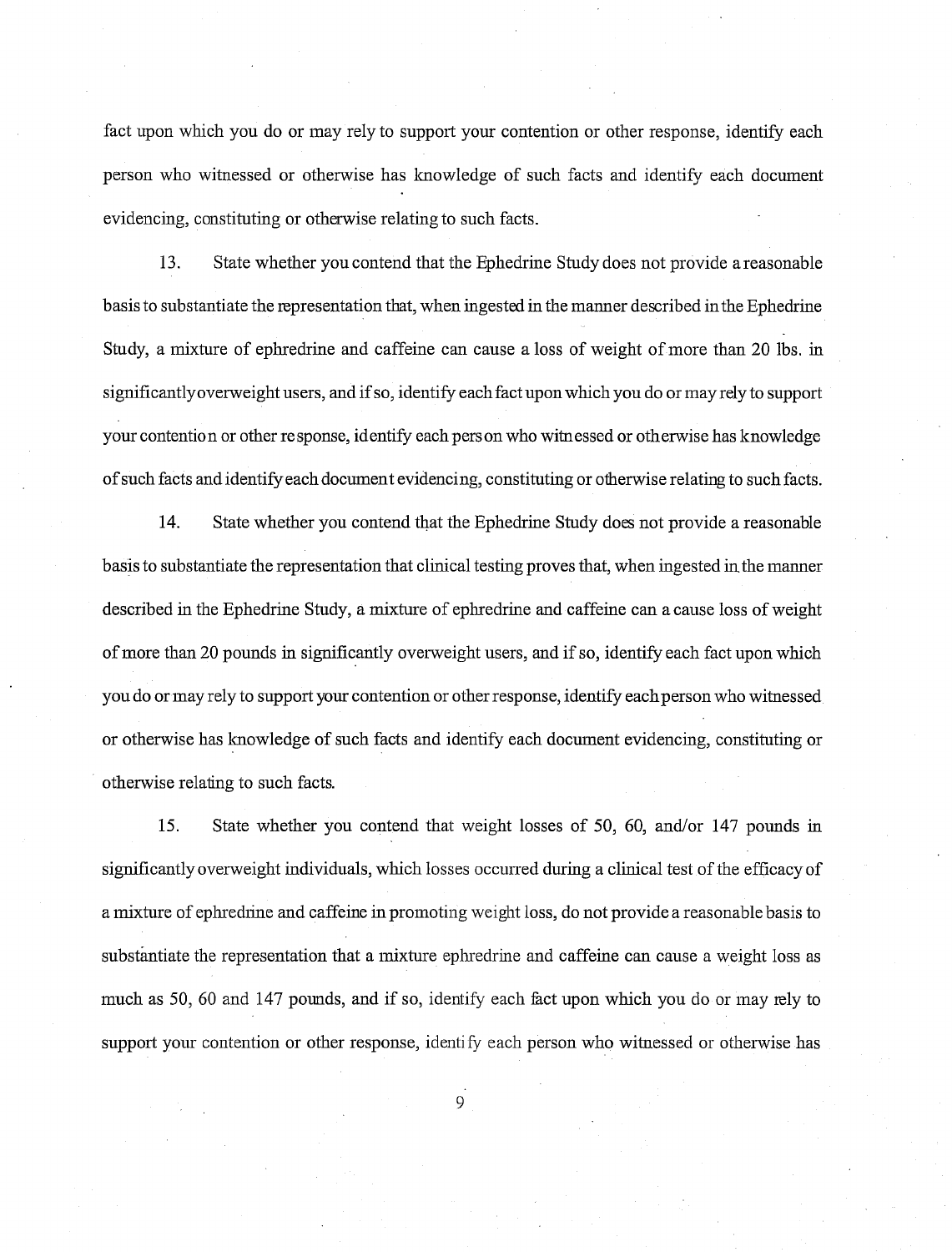knowledge of such facts and identify each document evidencing, constituting or otherwise relating to such facts.

16. State whether you contend that the Ephedrine Study does not provide a reasonable basis to substantiate the representation that Leptoprin can cause weight losses as muchas 50,60 or 147 pounds, and if so, identify each fact upon which you do or may rely to support your contention or other response, identify each person who witnessedor otherwise has knowledge of such facts and identify each document evidencing, constituting or otherwise relating to such facts.

17. State whether you contend that the Ephedrine Study does not provide a reasonable basis to substantiate the representation that clinical testing proves that Leptoprin can cause weight losses as much as 50,60 or 147 pounds, and if so, identify each fact upon which you do or mayrely to support your contention or other response, identify each person who witnessed or otherwise has lnowledge of such facts and identify each document evidencing, constituting or otherwise relating to such facts.

18. State whether you contend that the Topical Fat Reduction Study, Regional Fat Loss Study, GREEWAYIBRAYIHEBER PUBLISHED STUDIES, First Fiber Study, Second Fiber Study, or the Ephedrine Study provide a less reasonable basis to substantiate the Advertisements than the basis upon which Garvey relied to substantiate the advertisements in the Garvey case, and if so, identify each fact upon which you do or may rely to support your contention or other response, identify each person who witnessed or otherwise has knowledge of such facts and identify each document evidencing, constituting or otherwise relating to such facts.

19. State whether you contend that Mr. Gay's circumstances, actions, or inens rea regarding the Advertisements are distinguishable from Garvey's circumstances, actions, or mens rea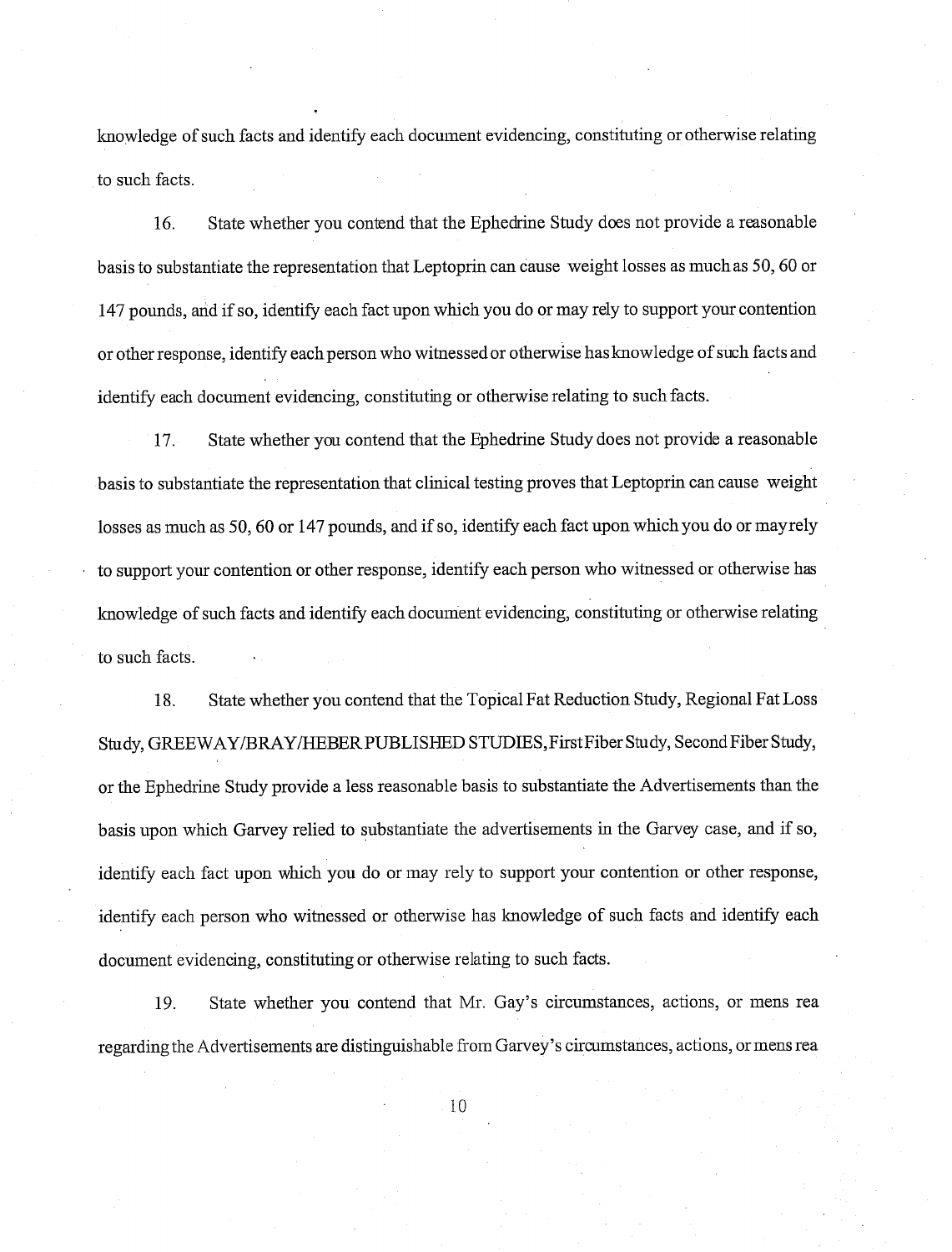regarding the advertisements in the Gamey case such that Mr. Gay should be found to have violated either Section 5 or Section 12 of the Federal Trade Commission Act, and if so, identify each fact upon which you do or may rely to support your contention or other response, identify each person who witnessed or otherwise has knowledge of such facts and identify each document evidencing, constituting or otherwise relating to such facts.

20. Identify all documents and things that the FTC has considered, reviewed, or relied upon in evaluating Respondents' Advertisements.

21. Identify all documents and things that the FTC has considered, reviewed, or relied upon in evaluating the Challenged Products.

22. Identify all documents and things that the FTC has considered, reviewed, or relied upon in evaluating any of the substantiation or documents (e.g., GREENWAY/BRAY/HEBER PUBLISHED STUDIES) Respondents have provided in support of the Advertisements andor Challenged Products.

23. Identify **all** persons with whom the FTC has comnunicated relating to any of the Advertisements, and the subject matter of any such communication.

24. Identify all persons with whom the FTC has communicated relating to any of the Challenged Products, and the subject matter of any such communication.

*25.* Identify all persons with whom the FTC has comnunicated relating to any of the substantiation or documents (e.g., GREENWAY/BRAY/HEBER PUBLISHED STUDIES) Respondents have provided in support of the Advertisements and/or Challenged Products, and the subject matter of any such communication.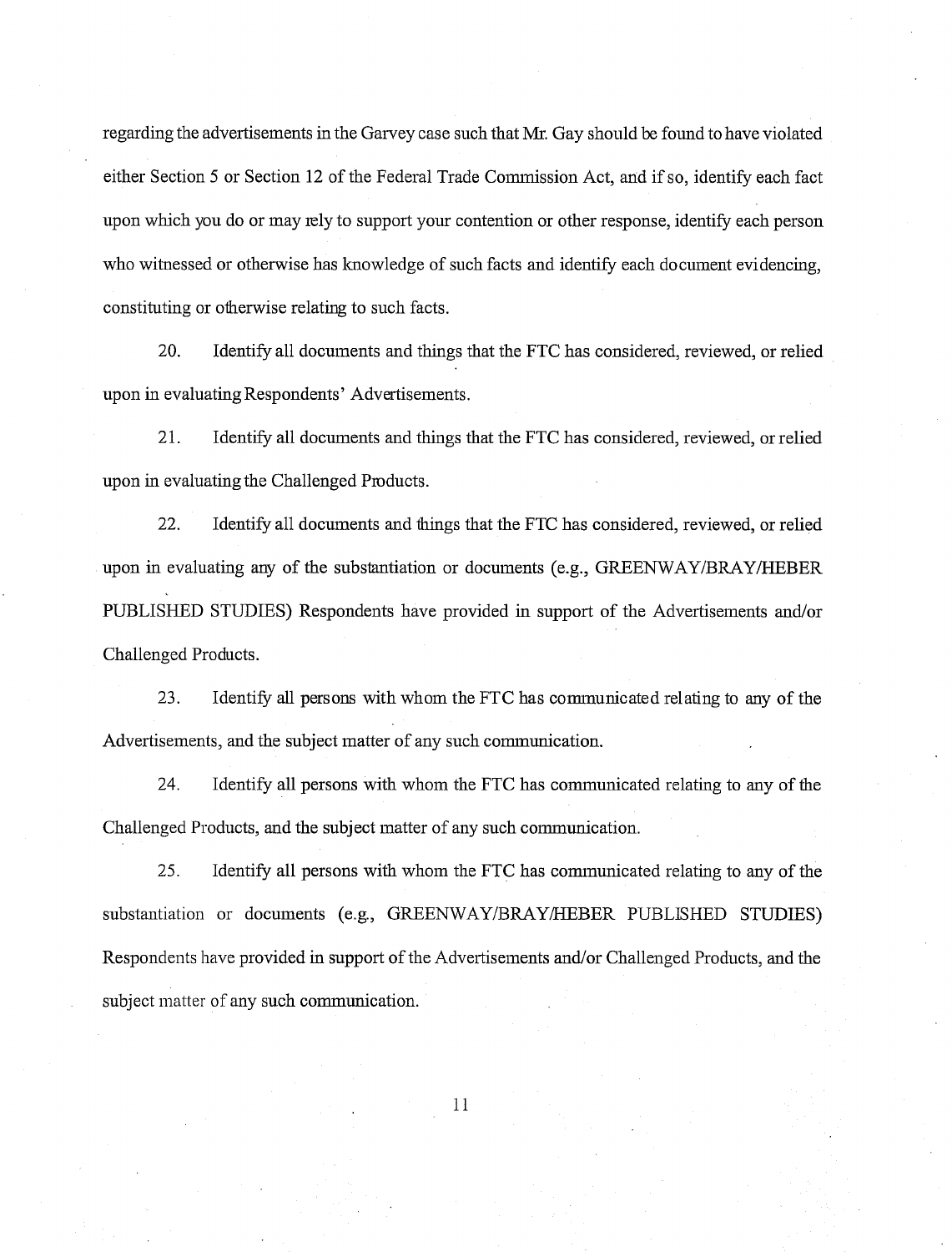26. Identify all persons with whom the FTC has communicated relating to any of the Respondents, and the subject matter of any such communication.

27. Excluding the Respondents, identify all persons that have communicated a favorable view of any of the Respondents, Challenged Products, or Advertisements, and the subject matter of any such communication..

DATED this 29<sup>th</sup> day of October, 2004.

### BURBIDGE & MITCHELL

\s\ Andrew J. Dymek

P:\KWisner\Andy\Basic Research\Pldg\Gay Interrogatories.wpd